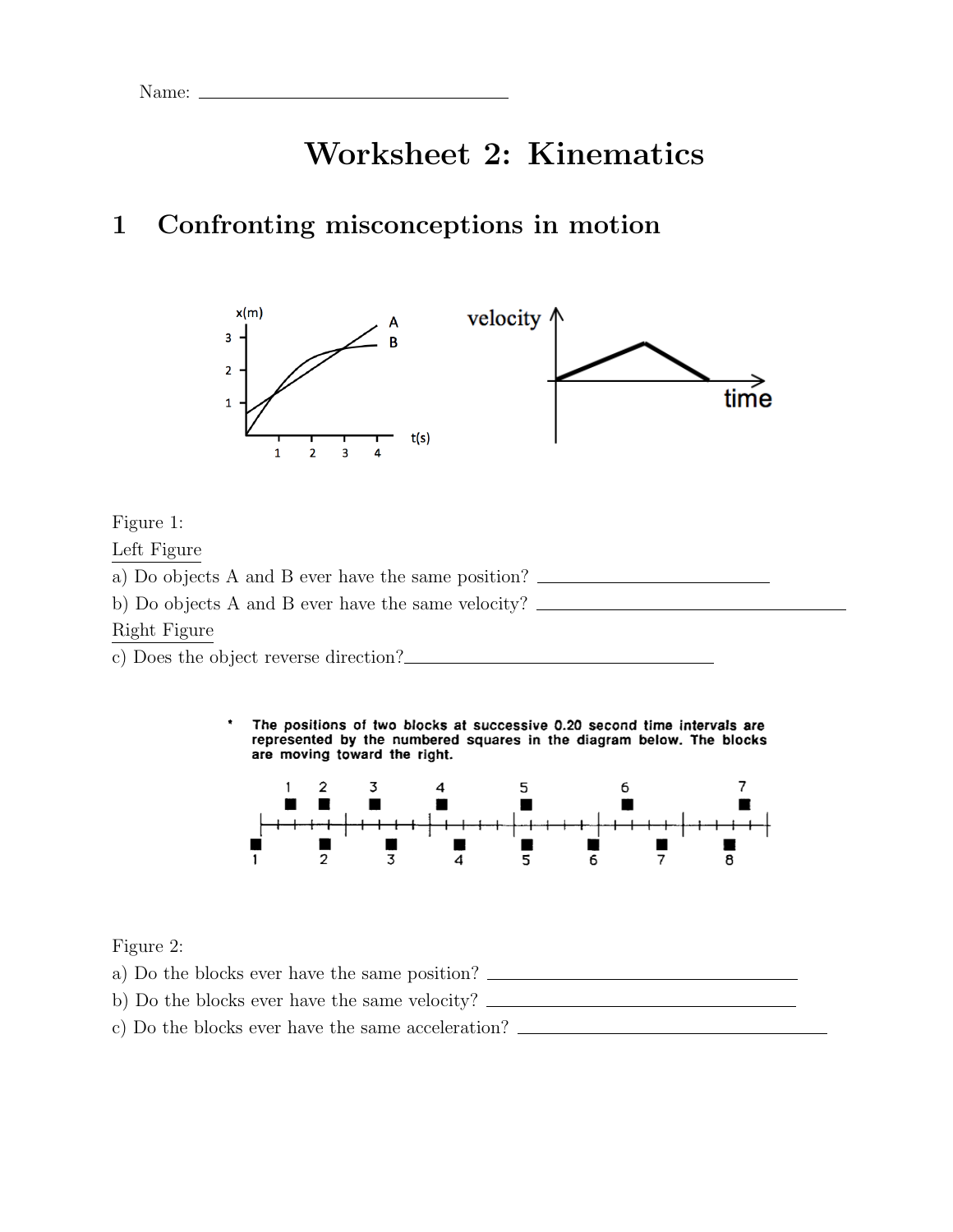# 2 Match the Graph



List all the graphs that match the following criteria:

Assume that UP is the positive y direction, DOWN is the negative y direction. a) If the displacement graph looks like this, the velocity is negative. b) If the displacement graph looks like this, the acceleration is negative. c) If the acceleration is zero, the velocity graph could look like this. e) If the velocity is zero, the displacement graph could look like this. f) This graph illustrates a displacement graph of slow down. g) A ball is thrown up in the air. Part of the velocity graph looks like this. h) A ball rolls up a ramp. The displacement graph looks like this. i) A ball rolls down a ramp. The acceleration graph looks like this.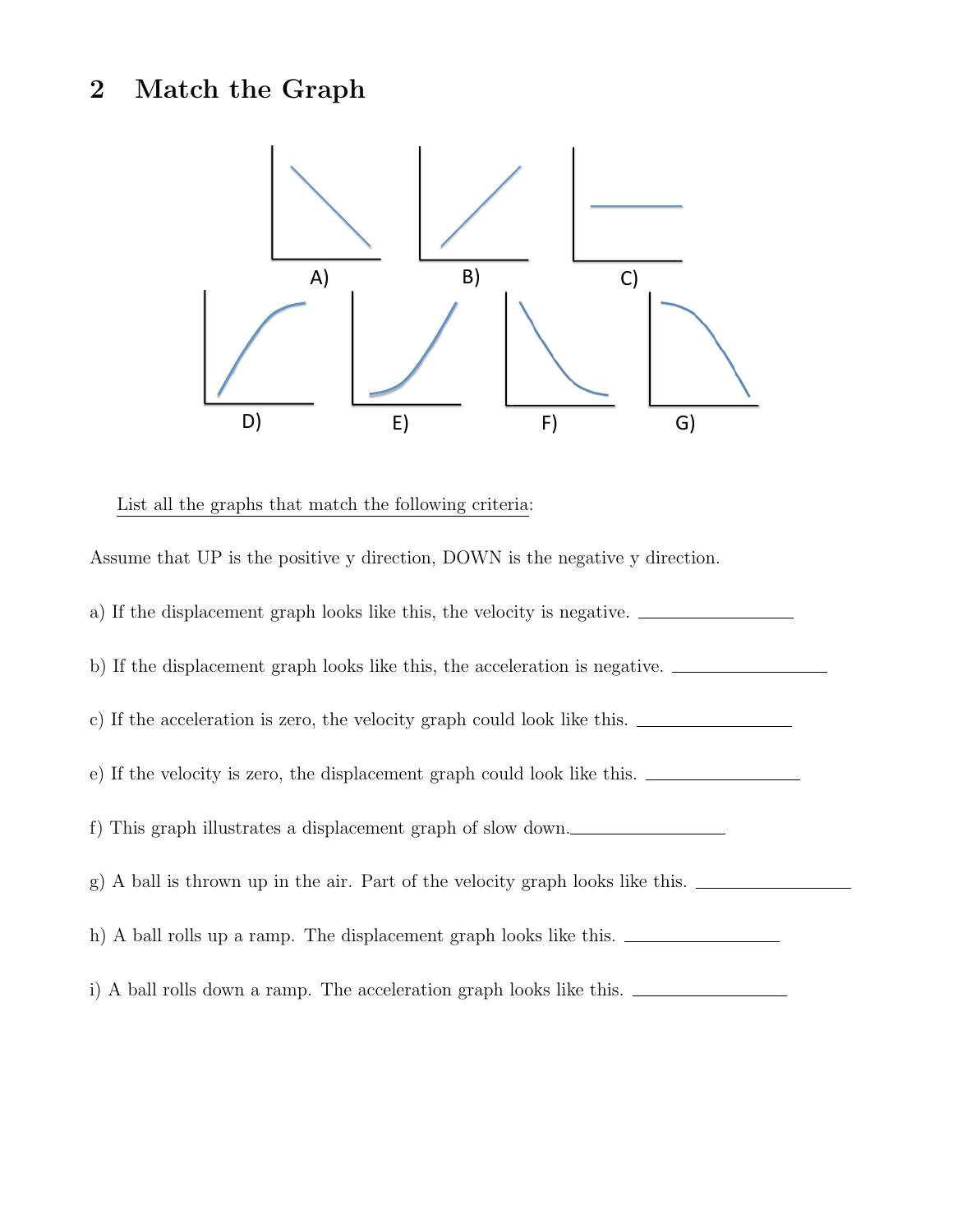#### 3 Representations of motion

The following are some descriptions of motion. Make a drawing of the motion along with plots of the position, velocity, and acceleration on the following pages. These get increasingly more difficult. Pick any 4 to do, and make sure you label which one you are doing. (Hint: During any interval the plots need to look like one of the pictures in Problem 2)

3.1) A ball is thrown straight up into the air. It reaches a height *h* and then falls back down to the ground.

3.2) A student walks along side a 2-meter measuring stick. The student moves with decreasing speed toward the 2 meter mark. After coming momentarily to rest near the 2 meter mark, the student immediately begins moving toward the 0 meter mark with increasing speed.

3.3) From  $t = 0$  to  $t = 5$  s, a car is cruising down a street at steady speed, when suddenly a cuddly puppy runs into the road. So, at  $t = 5$  s, the driver slams the brakes, and the car slows down at a steady rate until stopping 3 seconds later.

3.4) A ball, released from rest, rolls down ramp A, then along the floor, then up ramp B, as drawn here. Rounded segments at the bottoms of the ramps allow the ball to roll smoothly from a ramp to the floor and vice versa. Air resistance is negligible. (Sketch the motion in the y direction. Hint: velocity in the x direction will be constant)



3.5) A hard rubber ball is dropped from rest. It falls to the concrete floor and bounces back up almost to its initial height.

3.6) A model rocket is launched straight up with constant acceleration *a*. It runs out of fuel at time  $t_1$ . It reaches a maximum height at  $t_2$  and then begins to fall. (Hint: gravity is always acting on the rocket!)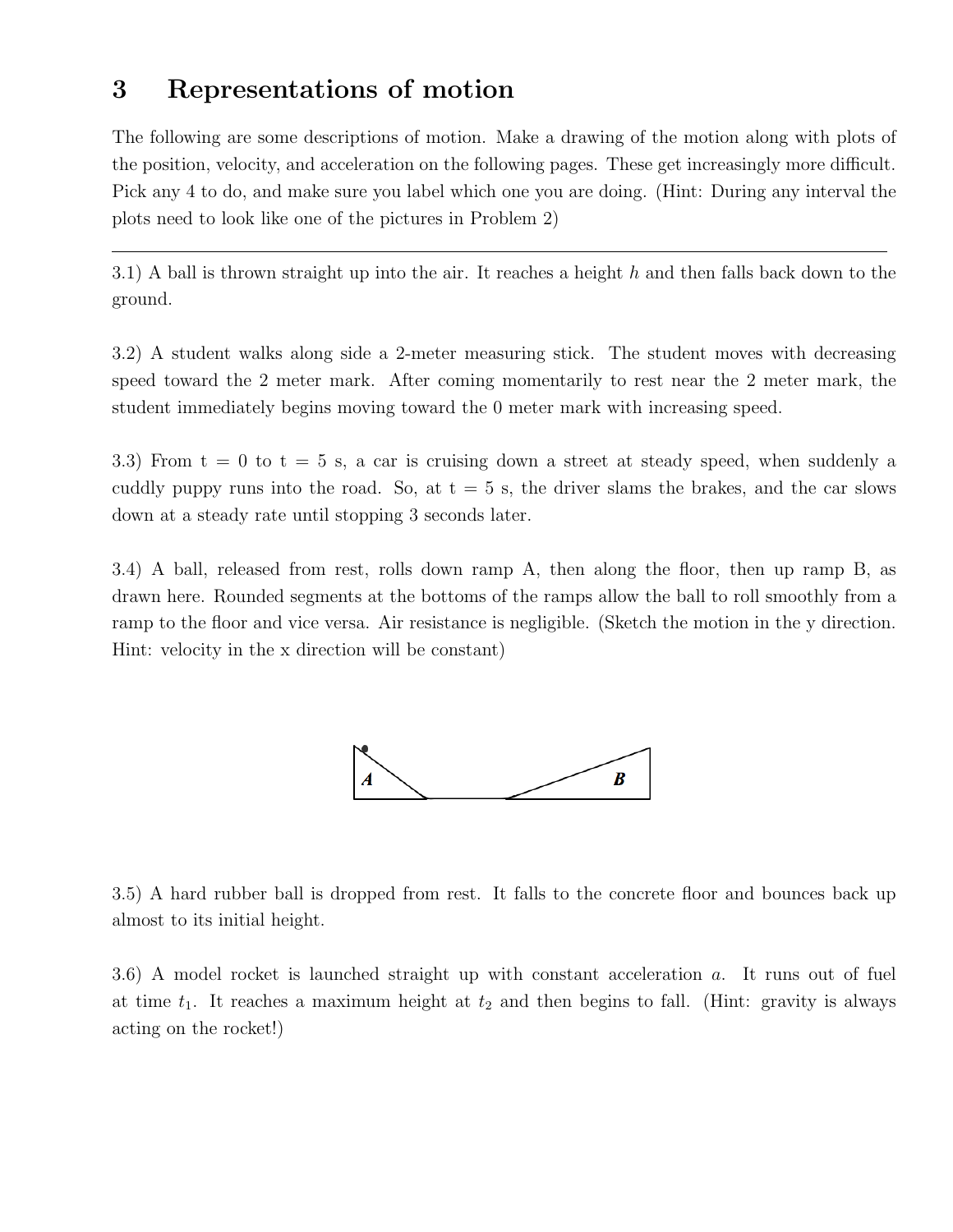

.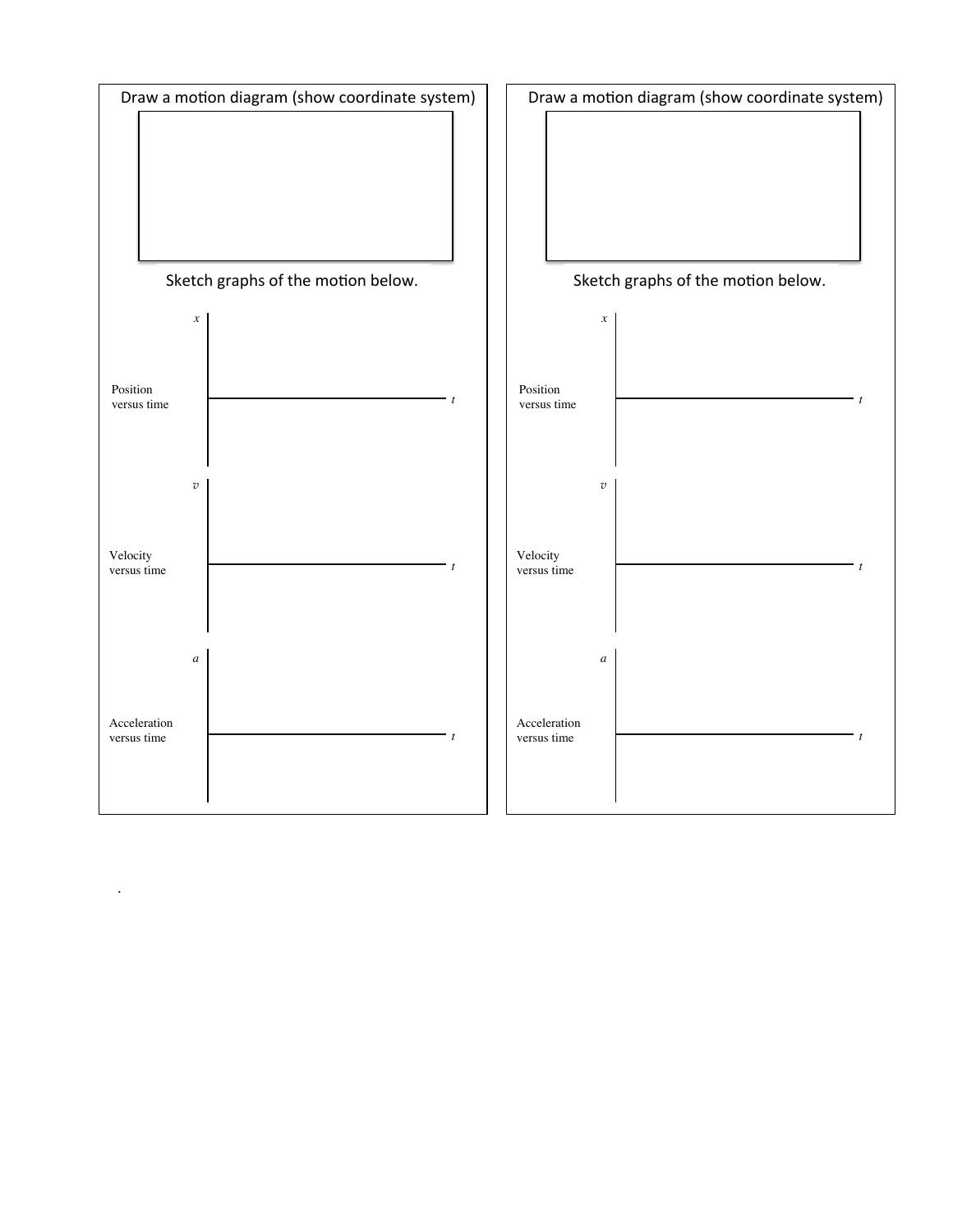

.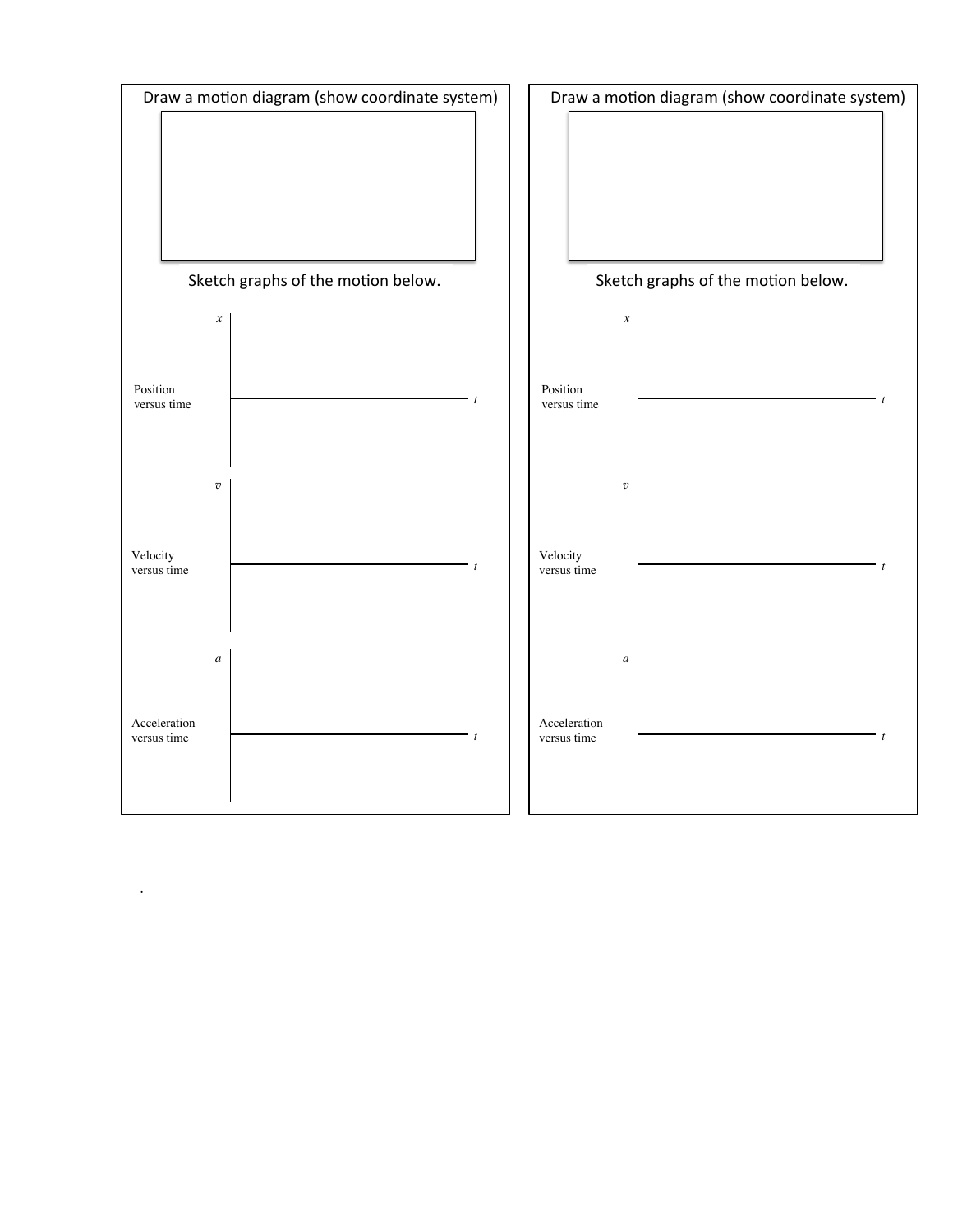## 4 Pick the kinematics equation

|                  | $x_f = x_0 + v_0 t + \frac{1}{2} a t^2 \left[ \left( \overline{x_f} \right) \overline{\left( \overline{x_0} \right) \left( \overline{v_0} \right) \left( \overline{t} \right) \left( \overline{a} \right)} \right]$ |
|------------------|---------------------------------------------------------------------------------------------------------------------------------------------------------------------------------------------------------------------|
| $v_f = v_0 + at$ | $(v_0)\ (v_f)\ (t)\ (a)$                                                                                                                                                                                            |
|                  | $x_f = x_0 + \frac{1}{2}(v_f + v_0)t$ $\left(\overline{x_f}\right)\overline{\left(\overline{x_0}\right)\left(\overline{v_0}\right)\left(\overline{v_f}\right)\left(\overline{t}\right)}$                            |
|                  | $v_f^2 = v_0^2 + 2a(x_f - x_0)$ $(v_f)(v_0)(a)(x_f)(x_0)$                                                                                                                                                           |

Figure 3: The four kinematics equations with their variables.

Pick the appropriate equation or set of equations to use. (You can solve the word problems if you wish. Use g=10  $\rm m/s^2)$  :

*a*)v*<sup>f</sup>* , *v*0, *a*, and *x*<sup>0</sup> are known. *x<sup>f</sup>* is desired

b)  $x_f$ ,  $x_0$ ,  $a$ , and  $t$  are known.  $v_0$  is desired  $\qquad \qquad$ 

c) A car is moving to the right with an initial speed of 60 mph. When it passes the point  $x = 0$  the driver hits the break pedal. How long does it take the car to come to a stop?

d)A ball is dropped from rest at a height of 10 m. What is the velocity of impact when it hits the ground?

e) A ball is tossed up in the air. It takes 5 s for it to reach its final height. What was its speed when it was launched?